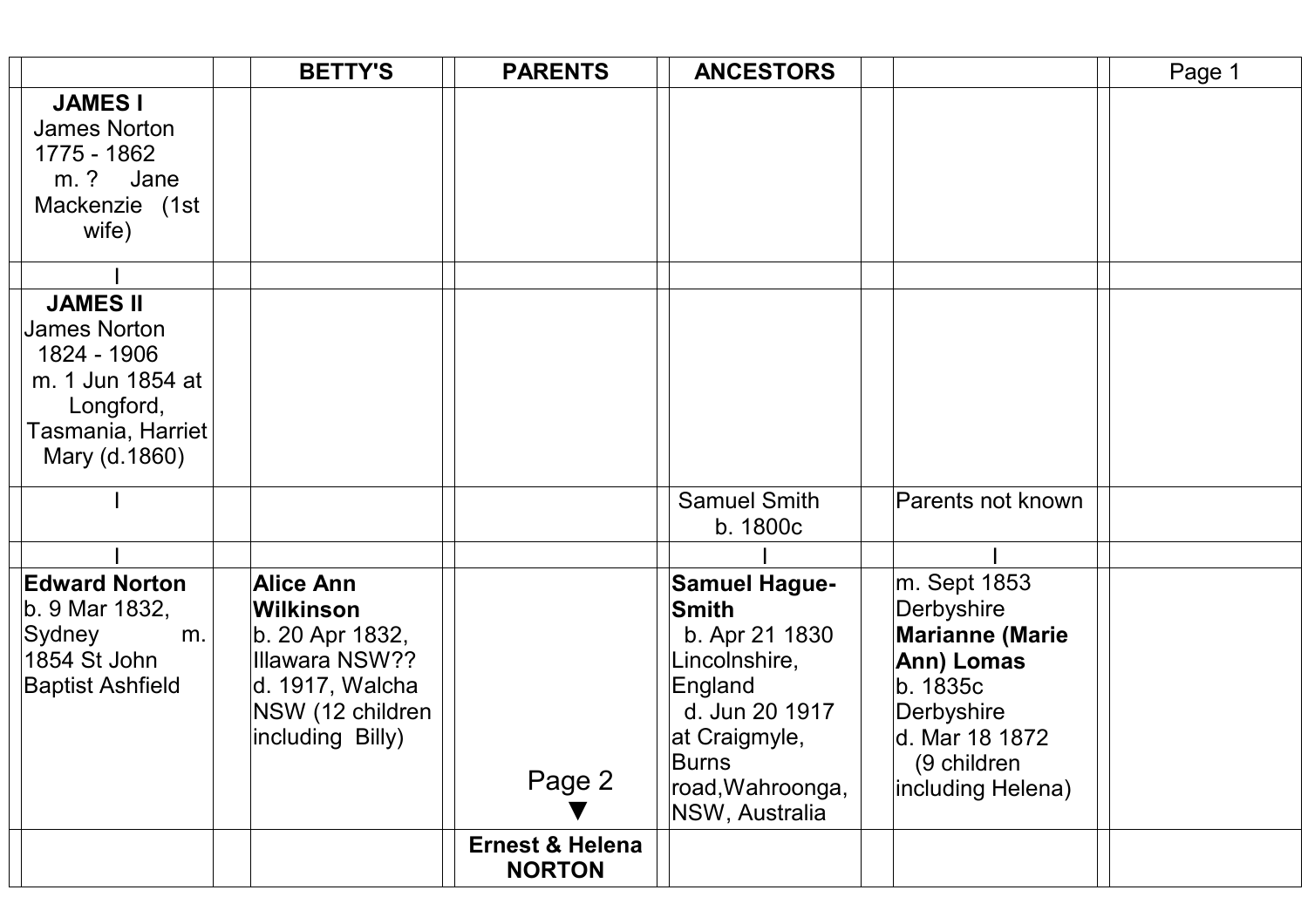| Edward Norton   A                                                                                                         | <b>Alice Ann</b><br><b>Wilkinson</b>                                                                                            | Page 1                                      | <b>Samuel Hague-</b><br><b>Smith</b>                                                                                        | A Marianne Lomas | Page 2                                                                                                        |
|---------------------------------------------------------------------------------------------------------------------------|---------------------------------------------------------------------------------------------------------------------------------|---------------------------------------------|-----------------------------------------------------------------------------------------------------------------------------|------------------|---------------------------------------------------------------------------------------------------------------|
|                                                                                                                           |                                                                                                                                 | <b>Ernest &amp; Helena</b><br><b>NORTON</b> |                                                                                                                             |                  |                                                                                                               |
|                                                                                                                           | <b>Ernest Augustus</b><br>(Billy) Norton<br>b. 26 Apr 1862<br>Tiara, Walcha,<br><b>NSW</b><br>d. 14 Aug 1944<br>Darling Pt. NSW | m. 1902                                     | Helena Hague-<br>Smith (Nell/Nan)<br>b. 8 Mar<br>1872 Auckland,<br>NZ<br>d. 24<br>Sep 1971<br>Castlecrag, NSW,<br>Australia |                  |                                                                                                               |
|                                                                                                                           |                                                                                                                                 |                                             |                                                                                                                             |                  |                                                                                                               |
| <b>Edward Lomas</b><br><b>Norton</b><br>b. 27 Sep 1903<br>Blythswood,<br><b>Wallabadah NSW</b><br>d. 1 Jun 1938<br>Sydney | <b>Alice Lomas</b><br>(Girlie) Norton<br>b. 16 Dec 1905<br>Quirindi<br>d. 13 Oct 1997                                           |                                             | <b>Helen Lomas</b><br>Norton<br>b. 12 July 1908<br>Quirindi<br>ld. 15 Jun 1994                                              |                  | <b>Edith Elizabeth</b><br>(Betty) Lomas<br><b>Norton</b><br>b.25 Aug 1910<br>d.22 Aug 2002<br>Melbourne, Vic. |
| No Issue                                                                                                                  | m. 1928/9 Dudley<br><b>Strelitz</b><br>$\mathsf{b}$ . ?<br>d. 07 Jul 1981                                                       | Page 3                                      | m. 1931 Armidale<br>Alban Thomas<br>Cordingley<br>b. 29 Aug 1903<br>Auburn<br>d. 26 Jun 1985                                |                  | m.6 Mar 1932<br><b>Jack Seaborn</b><br>Wilcox<br>See Jack Wilcox<br>Tree                                      |
|                                                                                                                           |                                                                                                                                 |                                             |                                                                                                                             |                  |                                                                                                               |